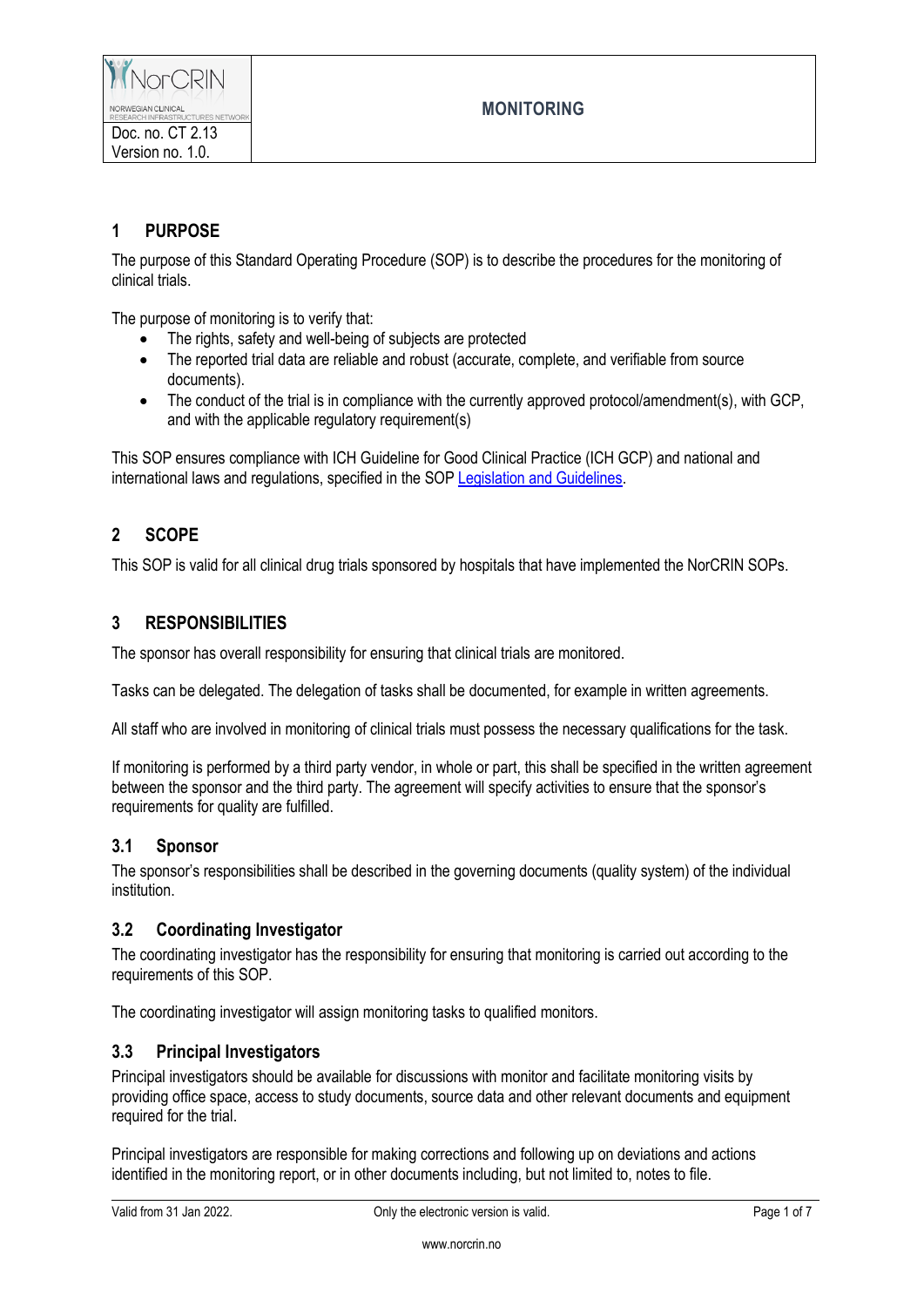

# **4 PROCEDURES**

## **4.1 Selection and qualifications of monitors**

The sponsor shall appoint monitors with suitable scientific and / or clinical knowledge in order to monitor the study satisfactorily.

Monitor qualifications (CV) must be documented in TMF.

The monitor should be independent, i.e. the monitor must not be a direct report, a close colleague or in any other way have a close relationship to the site staff.

If the monitor is not employed at the sponsor institution, the sponsor should ensure a Data [Processing](https://www.norcrin.no/documents/2022/01/ct-2-13-08-data-processing-agrement-for-monitoring-services.docx/)  [Agreement](https://www.norcrin.no/documents/2022/01/ct-2-13-08-data-processing-agrement-for-monitoring-services.docx/) is signed.

## **4.2 Extent and nature of monitoring**

Site monitoring should be done before, during and after the trial. For some trials centralised monitoring with reduced numbers of on-site visits may be appropriate.

The extent and nature of the monitoring shall be determined by the coordinating investigator on the basis of a risk assessment (see SOP [Quality and Risk Management](https://www.norcrin.no/documents/2022/01/ct-2-02-quality-and-risk-management.docx/) with attachments) that takes into consideration all characteristics of the clinical trial, including but not limited to the following:

- whether the clinical trial is a low-intervention clinical trial
- the objective and methodology of the clinical trial
- the degree of deviation of the intervention from normal clinical practice

#### **4.3 Monitoring Plan**

The coordinating investigator should in collaboration with the monitor prepare the monitoring plan, which will include procedures to mitigate any risks (see SOP Quality [and Risk Management](https://www.norcrin.no/documents/2022/01/ct-2-02-quality-and-risk-management.docx/) with attachments), before the first monitoring visit takes place.

The Monitoring Plan should define when the first monitoring visit is to take place and the frequency of the subsequent visits. Usually the first monitoring visit will take place shortly after inclusion of the first trial participants.

The Monitoring Plan should clearly define what to monitor during monitoring visits.

If centralised monitoring will be performed, the process will be described in the monitoring plan and the Data Management Plan.

The coordinating investigator can amend the monitoring plan based on, for example:

- Feedback from the monitor or data manager
- SAE reporting leading to change in the risk-benefit ratio
- Publications from relevant studies
- Report from Data Monitoring Committee (DMC)
- Findings from pre-clinical studies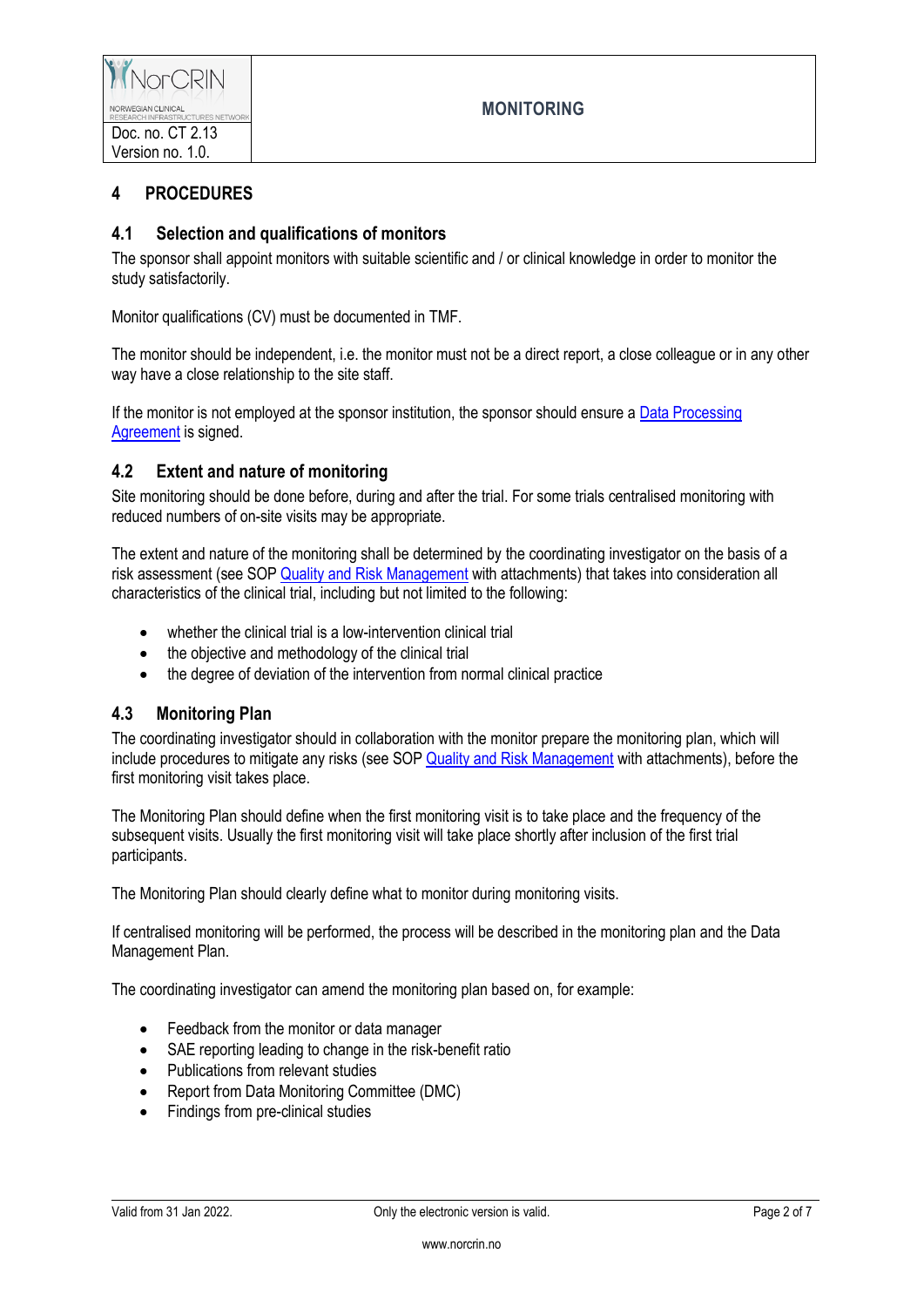

## **4.4 Monitoring**

Monitors should be familiar with the investigational product, trial protocol, patient information and consent form, ICH GCP and applicable laws and regulations.

Monitors shall follow the procedures described in the monitoring plan.

The principal investigator should give the monitor access to source data in the medical records in accordance with the hospital's procedures. The monitor should be given their own log-in credentials to the medical records (read only access) if possible. If this cannot be granted, the investigator or study nurse has to log-in and sit together with the monitor when doing source data verification or print out all relevant medical notes to allow source document verification.

After each on-site monitoring visit, the monitor should complete a visit report. The report should be completed and forwarded to the sponsor/ coordinating investigator as a pdf-document within 14 calendar days. Attachment 1 with the action list for the site should be attached. At the same time, the action list should be sent to the site, as a pdf-document. The complete report can be sent to the site, as well, but this is not mandatory, except for the Initiation Visit Report, which should be filed in the investigator's site file (GCP requirement).

The sponsor/ coordinating investigator (or the coordinating investigator designated representative) will review monitoring reports, to ensure that any sponsor issues reported by the monitor are followed-up, and site issues noted and signs the report within 14 calendar days.

Sponsor/ coordinating investigator should review and sign the monitoring reports within 14 and return a signed copy to the monitor.

The actions to be followed up will be listed in an attachment to the report and forwarded to the Principal Investigator and other relevant site staff by the monitor within 14 calendar days after a monitoring visit. The Principal Investigator or designated site staff should complete the tasks within the timeframe given and then return a signed copy of the attachment to the monitor.

Issue management include deviation management will be handle as described in the SOP Issue Management.

#### **4.4.1 Initiation Visit**

Initiation visits must take place at each trial site before the start of the trial (that is before investigational product is sent to the site, or before the first patient is recruited).

Monitors will contact the principal investigators at each trial site to arrange the time and place for initiation visits. Monitors will also visit other facilities involved in the trial (e.g. pharmacies, laboratories etc.), as necessary.

During the initiation visit the monitor should use the checklist in the Trial [Initiation Report.](https://www.norcrin.no/documents/2022/01/ct-2-13-01-trial-initiation-report.docx/)

The initiation visit report will be written by the monitor and will be signed by the monitor and sponsor/ coordinating investigator representative.

The monitor will decide whether the site is ready to start enrolment or not, based on the issues found. Examples of major issues are pending approvals or agreements, missing/incomplete delegation log, insurance certificate, source data list, study drug or training of study personnel. The Principal Investigator must confirm that all major issues are resolved before the eCRF is made available to the site and enrolment can start. In studies with eCRF, the monitor will forward a completed and signed Green Light Document to the data manager, with copy to Principal Investigator and coordinating investigator, to confirm the site can be given access to the eCRF and start enrolling.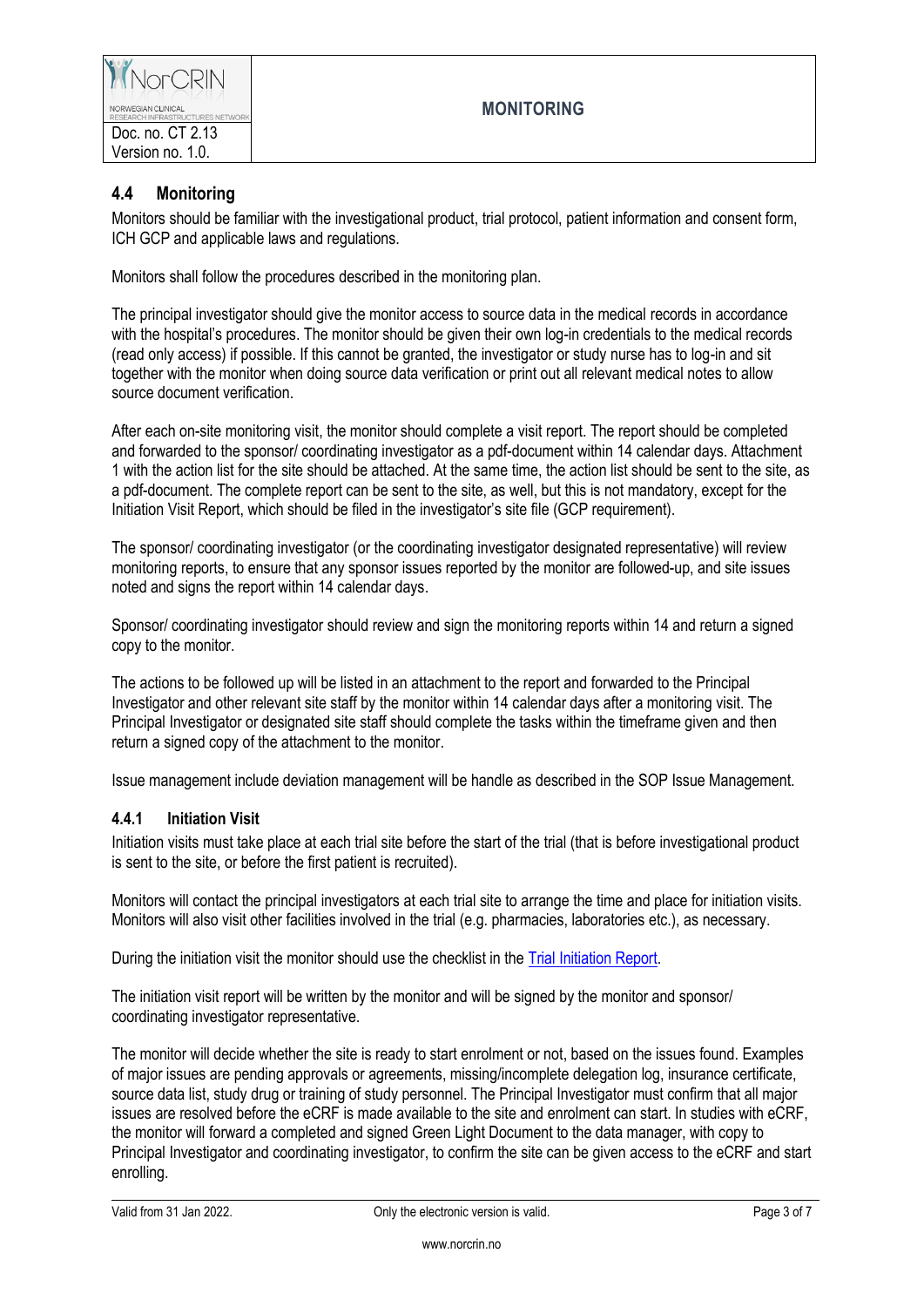

#### **4.4.2 Routine Monitoring Visits**

The first routine monitoring visit is usually carried out at each trial site as early as possible after inclusion of the first subject. Other monitoring visits will be carried out in compliance with the monitoring plan.

Monitors shall inform the principal investigators of any CRF entry error, omission, or illegibility.

The monitor should check that corrections, additions, or deletions are made, dated, explained (if necessary), and initialled by / be attributable to the investigator or by a member of the investigator's trial staff authorised to make CRF changes.

Monitor cannot make any corrections or changes to the CRF data.

In case deviations are not entered directly into an eCRF as queries, the deviations should be listed in the report or on [a separate list](https://www.norcrin.no/documents/2019/04/vedl-lm-1-05-13-template-query-list.docx) (query list).

The routine [Monitoring Report](https://www.norcrin.no/documents/2022/01/ct-2-13-02-monitoring-report.docx/) will be written and signed by the monitor, principal investigator and sponsor representative (coordinating investigator or other). The original signed report will be filed in the sponsor's TMF and a copy will be filed in the investigator's site file.

#### **4.4.3 Close-Out Visit**

Trial close-out visits should be done at each trial site at the end of the trial.

During the close-out visit the monitor will use the checklist i[n Close-out Monitoring Report.](https://www.norcrin.no/documents/2022/01/ct-2-13-03-close-out-monitoring-report.docx/)

The close-out visit report will be written and signed by the monitor, and sponsor/ coordinating investigator representative). The attachment with any pending queries will be signed by the principal investigator or designee. The original signed report will be filed in the sponsor's TMF and a copy will be filed in the investigator's site file.

Sites which never received investigational product can be closed without an on-site visit.

#### **4.5 Biobank Monitoring**

In clinical trials samples of biological material may be stored in freezers which are not a part of an organized biobank facility. Based on the risk assessment it may be necessary to monitor the biobank sample storage.

In case the Monitoring Plan requires monitoring of a biobank, the monitor should complete the [Biobank](https://www.norcrin.no/documents/2022/01/ct-2-13-04-biobank-monitoring-report.docx/) [Monitoring Report.](https://www.norcrin.no/documents/2022/01/ct-2-13-04-biobank-monitoring-report.docx/)

#### **4.6 Monitoring Of Blinded Studies With Unblinded Personnel**

In blinded clinical trials where un-blinded site personnel, e.g. a pharmacist or a study nurse preparing the treatment, work together with personnel that should be kept blinded, e.g. the treating physician or evaluator, it is important to have procedures in place to ensure that no un-blinded information is disclosed to the blinded site staff. In these studies, it is required to have two monitors, one blinded monitor for study data monitoring and one un-blinded monitor reviewing the IMP-logs and other un-blinded information.

#### **4.7 Monitor Handover Checklist**

If there is a change in monitor for a study at a site, the outgoing monitor should inform the new monitor about the monitoring status of the site using [a checklist.](https://www.norcrin.no/documents/2019/04/vedl-lm-1-05-12-trial-handover-procedure-and-checklist.docx) A copy of the handover checklist should be filed as part of the new monitor's training documentation, together with the monitor's CV in the TMF, to document monitor's qualifications.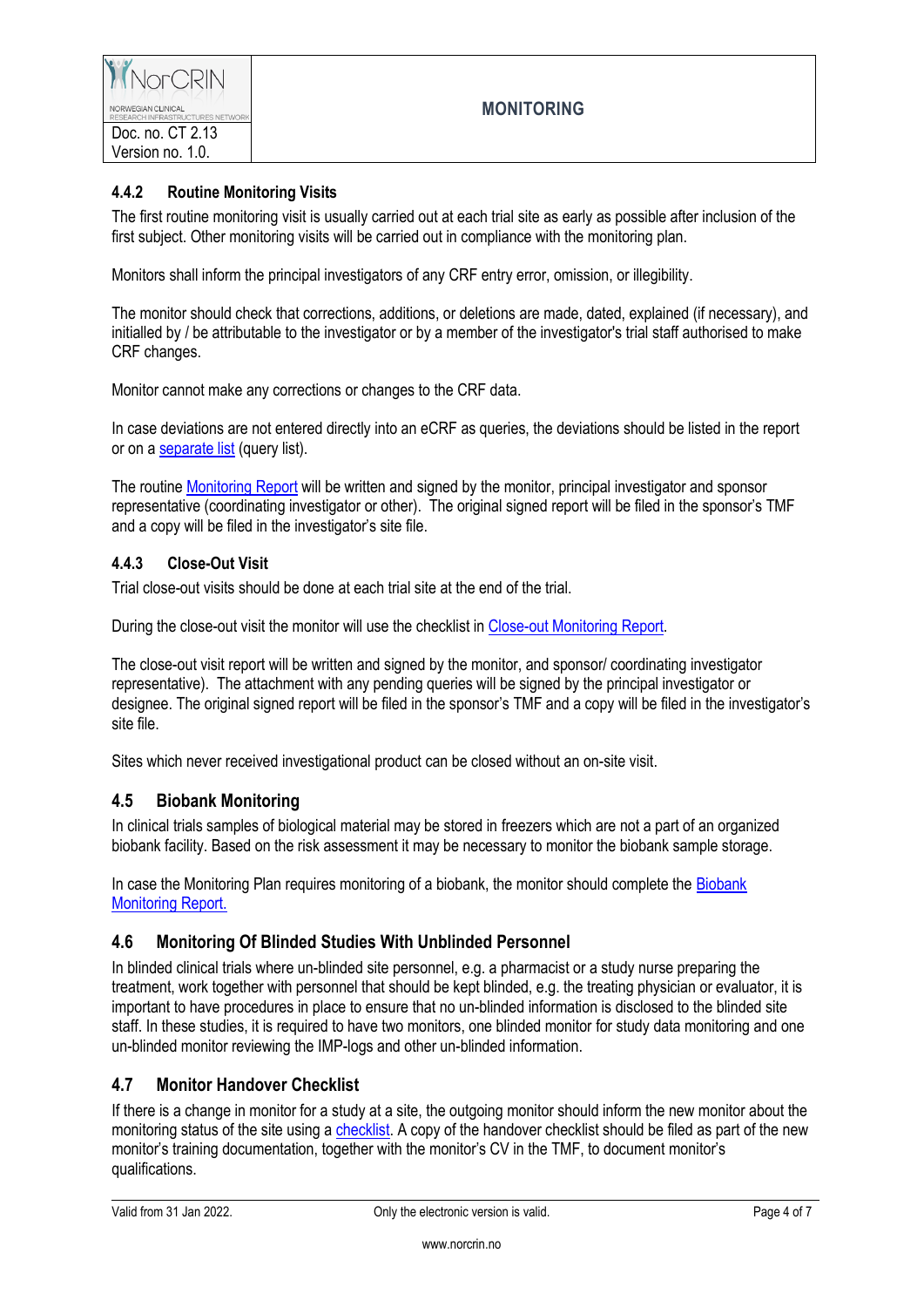

### **4.8 Centralised Monitoring**

Trials may be monitored using centralised monitoring on the basis of a risk assessment. Centralised monitoring can be used in addition to on-site visits.

For low-intervention trials centralised monitoring may be performed instead of routine on-site monitoring visits.

Centralised monitoring will be performed by remote evaluation of accumulating data as defined in the monitoring plan. In addition, details of data evaluation carried out by data managers or statisticians may be included in the data management plan.

The trial data manager or statistician or other suitably qualified person will:

- Identify missing data, inconsistent data, data outliers, unexpected lack of variability and protocol deviations
- Examine data trends such as the range, consistency, and variability of data within and across sites
- Evaluate for systematic or significant errors in data collection and reporting at a site or across sites; or potential data manipulation or data integrity problems
- Analyse site characteristics and performance metrics

If there are sites which are not producing data consistent with majority of other sites or are not performing in the same way as the majority of sites, these sites and/or processes will be selected for on-site monitoring, until they are functioning as expected.

Centralised monitoring activities and observations will also be reported using the monitoring report template. If a different report template will be used this will be described in either the monitoring plan or the data management plan.

## **5 DOCUMENTATION**

Monitors, in addition to reports, can write a Note To File to document deviations from the protocol or to clarify other ambiguities. The coordinating investigator should always be informed in writing of discrepancies detected during monitoring.

The following should be filed in the sponsor's Trial Master File:

- The Monitoring Plan
- All signed monitoring reports
- Notes to File
- Copies of significant communication with site staff (e.g. answers to questions about protocol procedures, trial updates, new letters etc.)
- Other documentation generated during monitoring activities

The copies of the initiation, routine and close out visit reports and the monitoring log must be filed in the Investigator's Site File.

## **6 NON-COMPLIANCE MANAGEMENT**

All non-compliance should be handled according to the procedures for handling non-compliance of the individual health trust / institution and to SOP [Protocol Deviation Handling.](https://www.norcrin.no/documents/2022/01/ct-2-04-protocol-deviation-handling.docx/)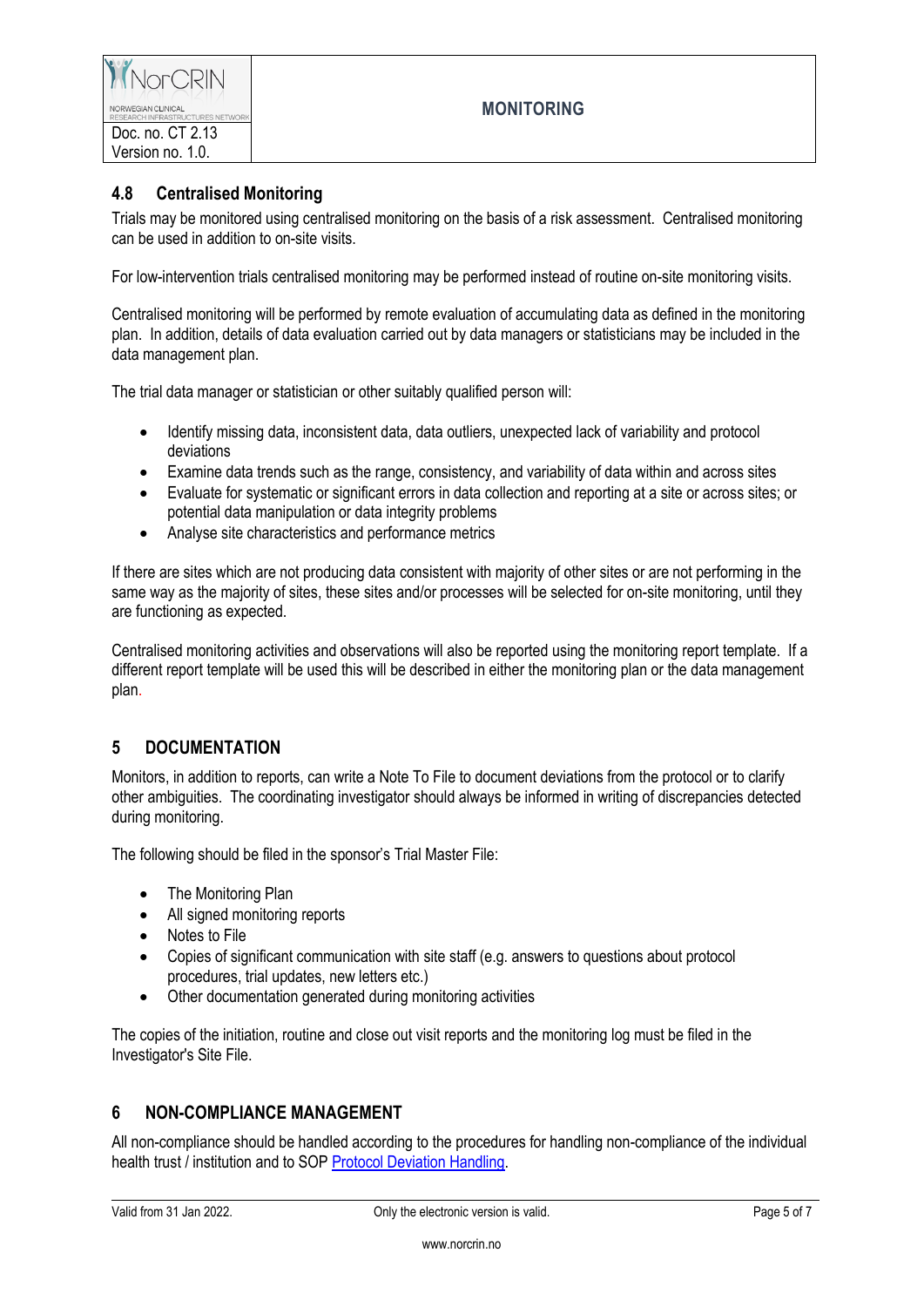

## **7 REFERENCES**

## **7.1 External References**

- [Legemiddelloven](http://www.lovdata.no/all/nl-19921204-132.html)
- [Forskrift om legemidler \(legemiddelforskriften\)](http://www.lovdata.no/for/sf/ho/xo-20091218-1839.html)
- [ICH Guideline for Good Clinical Practice \(GCP\) E6 \(R2\)](http://www.ema.europa.eu/docs/en_GB/document_library/Scientific_guideline/2009/09/WC500002874.pdf) Section 5.18.
- REGULATION (EU) No 536/2014 of The European Parliament and of the Council on clinical trials on [medicinal products for human use](http://ec.europa.eu/health/sites/health/files/files/eudralex/vol-1/reg_2014_536/reg_2014_536_en.pdf)

#### **7.2 Internal References**

- SOP [Protocol Deviation Handling](https://www.norcrin.no/documents/2022/01/ct-2-04-protocol-deviation-handling.docx/)
- SOP [Quality and Risk Management](https://www.norcrin.no/documents/2022/01/ct-2-02-quality-and-risk-management.docx/)

## **8 ATTACHMENTS**

- [Trial Initiation Report](https://www.norcrin.no/documents/2022/01/ct-2-13-01-trial-initiation-report.docx/)
- [Monitoring Report](https://www.norcrin.no/documents/2022/01/ct-2-13-02-monitoring-report.docx/)
- [Close-out Monitoring](https://www.norcrin.no/documents/2022/01/ct-2-13-03-close-out-monitoring-report.docx/) Report
- [Biobank Monitoring Report](https://www.norcrin.no/documents/2022/01/ct-2-13-04-biobank-monitoring-report.docx/)
- [Query list](https://www.norcrin.no/documents/2021/12/ct-2-13-06-query-list.docx/)
- Trial [Handover Procedure and Checklist](https://www.norcrin.no/documents/2021/12/ct-2-13-05-trial-handover-procedure-and-checklist.docx/)
- **•** [Green Light for Start of Trial Recruitment](https://www.norcrin.no/documents/2022/01/ct-2-13-07-green-light-for-start-of-trial-recruitment.doc/)
- **[Data Processing Agreement for Monitoring Services](https://www.norcrin.no/documents/2022/01/ct-2-13-08-data-processing-agrement-for-monitoring-services.docx/)**
- [Data Verification Plan](https://www.norcrin.no/documents/2022/01/ct-2-13-09-data-verification-plan-template.xlsx/) template

# **9 DEFINITIONS**

SO[P Definitions.](https://www.norcrin.no/documents/2022/01/ct-1-01-definitions.docx/)

| Abbreviation | Term                                      |
|--------------|-------------------------------------------|
| eCRF         | electronic Case Record Form               |
| <b>CV</b>    | <b>Curriculum Vitae</b>                   |
| <b>DMC</b>   | <b>Data Monitoring Committee</b>          |
| <b>GCP</b>   | <b>Good Clinical Practice</b>             |
| <b>ICH</b>   | International Conference on Harmonisation |
| SOP          | <b>Standard Operating Procedure</b>       |
| <b>TMF</b>   | <b>Trial Master File</b>                  |